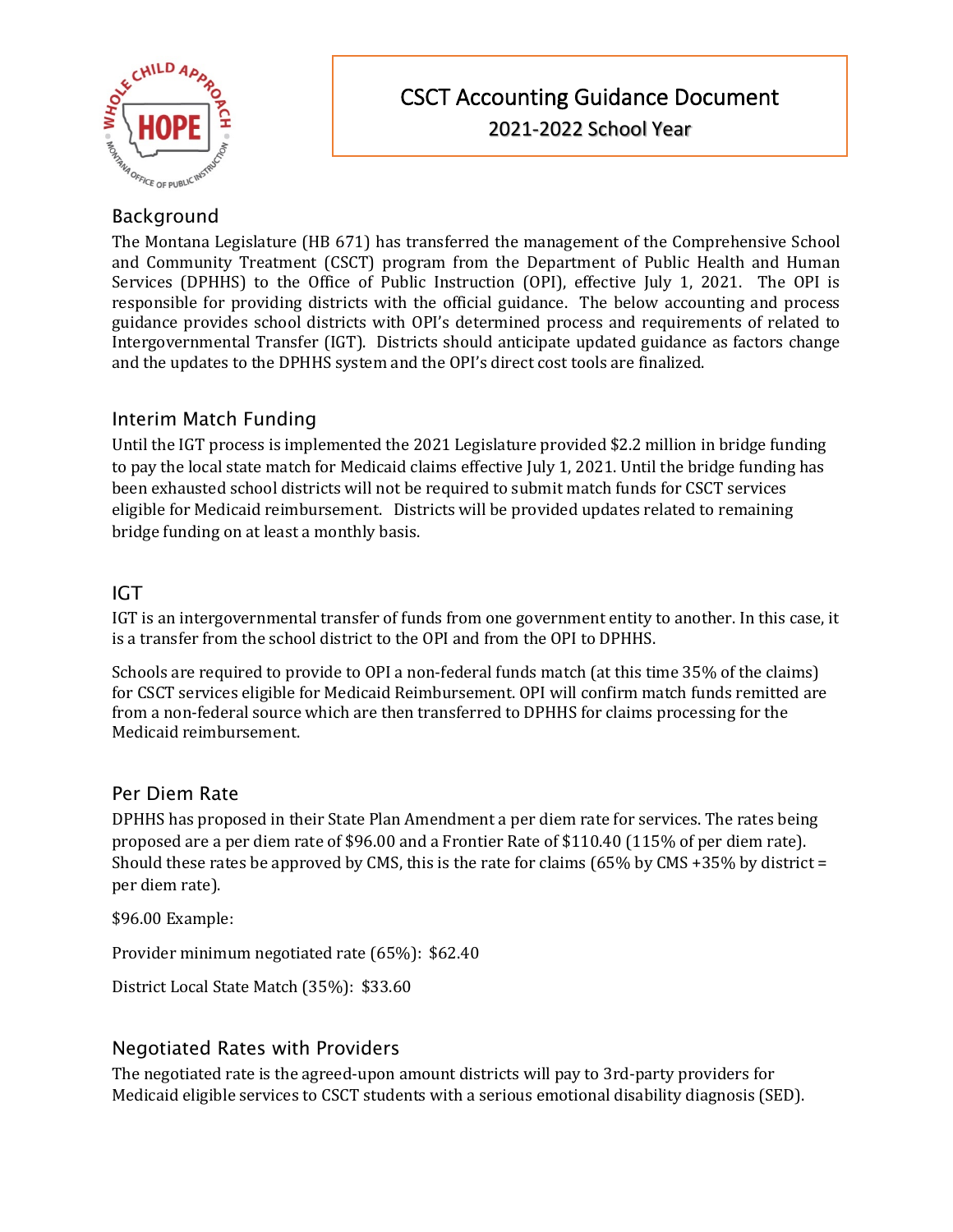The negotiated rate for all districts is, at a minimum, to be set at the percent by which CMS will reimburse claims. The district negotiated rate today would be 65% of the submitted claim.

#### Reimbursement

Funds reimbursed, Medicaid and Match, must be deposited into the Miscellaneous Programs Fund (15) using Medicaid CSCT reimbursement (Revenue Code 3356).

A unique project reporter code is recommended.

If actual provider costs are less than the approved per diem rate negotiated by DPHHS and the Center for Medicaid Services (CMS), provider may only bill and be reimbursed for actual costs. Receipt of reimbursement funds over actual service costs is classified as program income and is prohibited. The school district is required to return any program income to DPHHS.

### Local State Matching Funds

The current local state match is 35%. The local state match must be paid from non-federal funds.

The local district match may not come from Medicaid CSCT reimbursement (Revenue 3356).

The OPI recommends that districts track CSCT matching funds with unique project reporter codes.

## Local State Match Certification

Since the Eligible Non-Federal Expenditures for CSCT Match Report completed before FY 2019 was disallowed by CMS in 2016 for being too general, the OPI is working diligently to identify direct costs related to CSCT services provided to district-eligible students. With the assistance of districts, the OPI is working to identify specific, related, district-incurred costs that can be verified. If a district can identify 35% in costs, the district's local state match dollars used for the claim would a 100 percent return..

Below are examples of potential direct costs. It is expected that districts can add to this initial list.

- o IT support
- o IT services
- o Supplies
- o Copy Costs
- o Custodial Services
- o Time and Effort Logs (District Clerk, Sped Director, Principal, Superintendent, Consultation

w/Classroom Teachers)

The OPI will be working with districts to develop a MAEFAIRS form where direct costs can be compiled. It is believed that this process will ensure local control on the expenses claimed for CSCT services. The OPI's audit team will complete random spot checks on direct cost expenses to mitigate the risk districts will have audit issues related to the new CSCT requirements.

- o Space Costs for 3rd party in place of actual rents
- o Utilities
- o Furniture, fixtures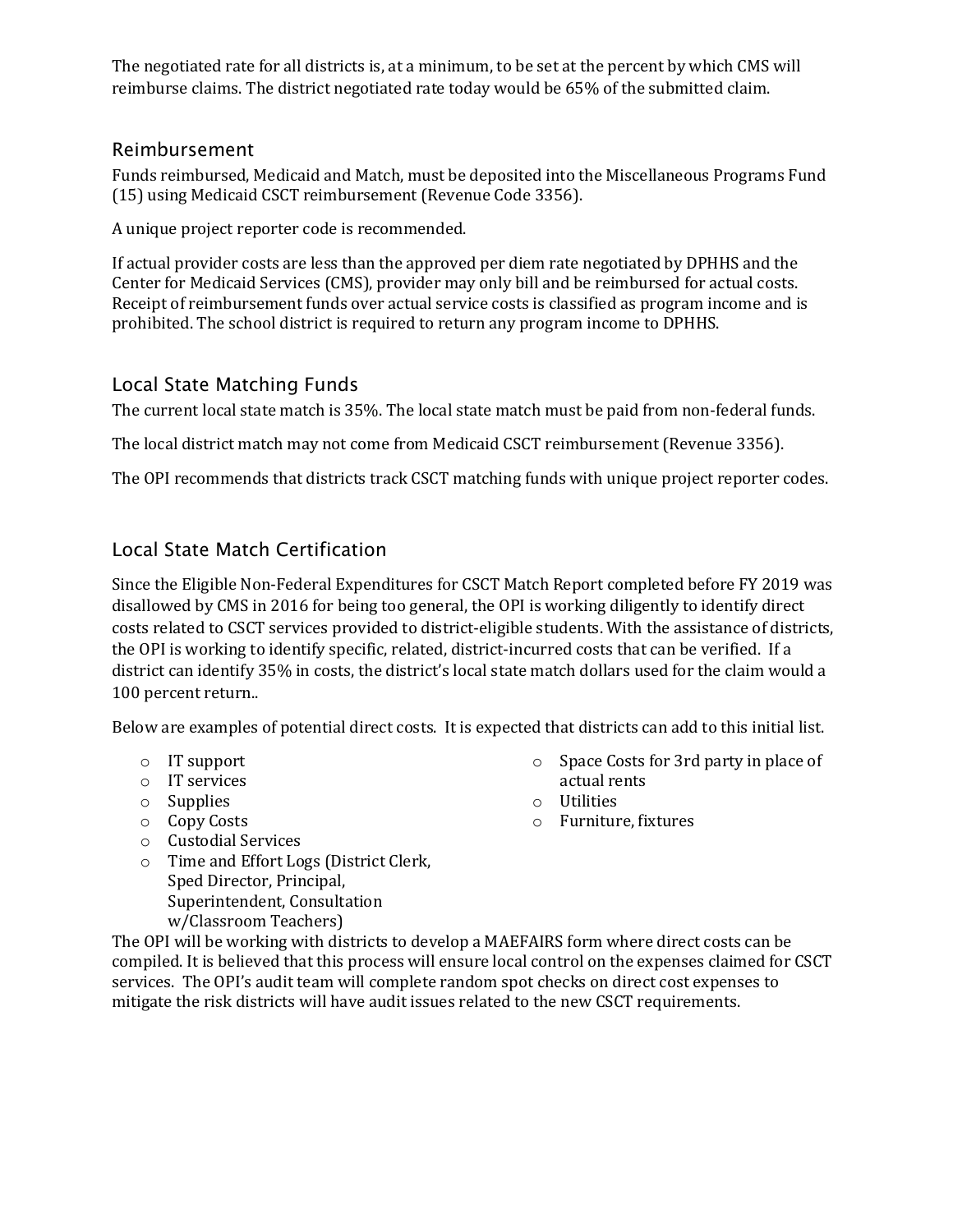# District Options for Match Funding

The purpose of this guidance section is to provide districts with viable options that may be used to meet the match requirement for CSCT programs services that are planned for billing to Medicaid for reimbursement. There are two suggested options for the use of ESSER funds. In addition, there are three options identified in current flexibilities afforded to school district trustees in Montana Code Annotated.

| Use of ESSER Funds to pay 100% of<br>the cost of CSCT Services. Use of these<br>funds is not an allowable Match.                                                                                                                                                                    | Social-Emotional and Student-Wellbeing are<br>appropriate uses of ESSER funds.                                                                                                                                                                                                                                                                                                                                                                                                |                                    |
|-------------------------------------------------------------------------------------------------------------------------------------------------------------------------------------------------------------------------------------------------------------------------------------|-------------------------------------------------------------------------------------------------------------------------------------------------------------------------------------------------------------------------------------------------------------------------------------------------------------------------------------------------------------------------------------------------------------------------------------------------------------------------------|------------------------------------|
| Multi-District Agreements are funds<br>from the district's general fund,<br>budgeted funds that could be used as<br>an allowable Medicaid match.                                                                                                                                    | This section intends to increase the flexibility<br>and efficiency of school districts without an<br>increase in local taxes. Agreements may need<br>to be amended to include uses for CSCT.                                                                                                                                                                                                                                                                                  | MCA 20-3-363                       |
| Use of ESSER Funds to supplant where<br>general/non-federal funds are<br>budgeted for the match.                                                                                                                                                                                    | The use of ESSER funds for current non-federal<br>expenses, e.g., staffing, HVAC systems, IT<br>updates, summer enrichment, etc., as it meets<br>the need to prepare, prevent, respond to<br>COVID.                                                                                                                                                                                                                                                                           |                                    |
| Gifts, legacies, devises, and<br>administration of endowment funds:<br>Unspecified donations may be placed<br>to any fund/use at the Trustees'<br>discretion. These funds would be<br>considered non-federal funds.                                                                 | Unless otherwise specified by the donor,<br>devisor, or testator, when a district receives a<br>gift, legacy, or devise, the trustees may deposit<br>the gift, legacy, or the proceeds in any<br>budgeted or non-budgeted fund at the<br>discretion of the trustees and may thereafter<br>transfer any portion of the gift, legacy, devise,<br>or proceeds to any other fund at the discretion<br>of the trustees. Note: For most districts, this is<br>very limited funding. | MCA 20-9-604                       |
| Transfer of Funds - Improvement of<br>School Safety & Security - may be a<br>viable option for the match and funds<br>transferred would be non-federal<br>funds.                                                                                                                    | Programs to support the school and student<br>safety and security, including but not limited to<br>active shooter training, threat assessments,<br>and restorative justice;                                                                                                                                                                                                                                                                                                   | MCA 20-9-236 (b)                   |
| Use of Tuition Funds - Permissive<br>Levy                                                                                                                                                                                                                                           | For students with an IEP that requires SED<br>services, tuition funds could be used for the<br>match                                                                                                                                                                                                                                                                                                                                                                          |                                    |
| Tax credit scholarship program and<br>the innovative educational program<br>identifies that any program, service,<br>instructional methodology, or<br>adaptive equipment used to expand<br>opportunity for a child with a<br>disability as defined in MCA 20-7-401<br>is allowable. | School districts that have identified CSCT<br>services for children with disabilities may seek<br>tax credit scholarships to pay for the match for<br>Medicaid-eligible students.                                                                                                                                                                                                                                                                                             | HB 279-2021<br>Legislative Session |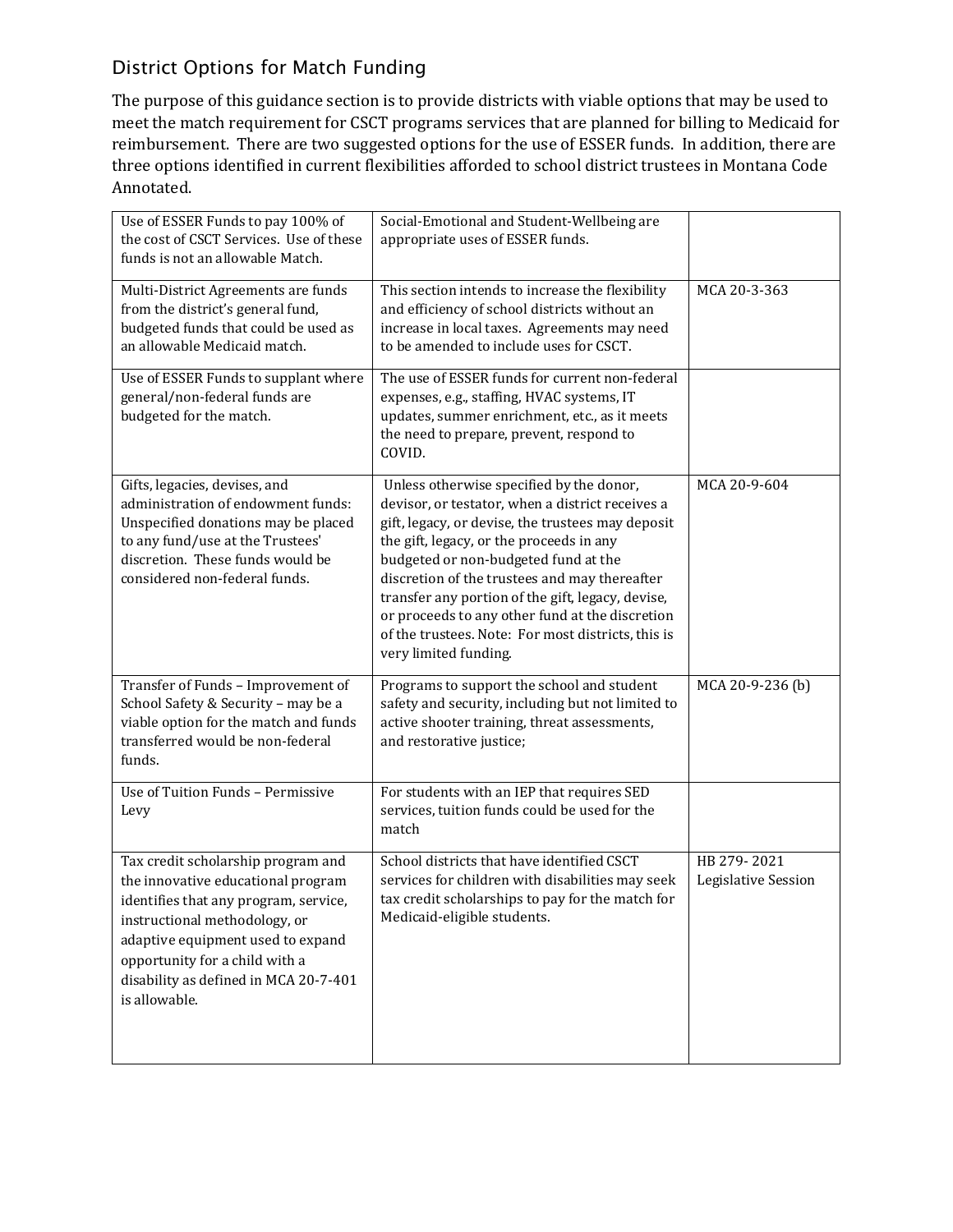# Flow Chart

The flowchart provides an overview of the claims process. The process begins with the school district and ends with the school district. The Claims Processor system, MMIS, is a DPHHS system. The local school districts pay the local state match to the OPI, where it is placed in a state special revenue account for the sole purpose of IGT process. Each district's match funds are accurately tracked by the OPI in the state special revenue account. The OPI has established internal controls to mitigate the risk of overpayment to districts.